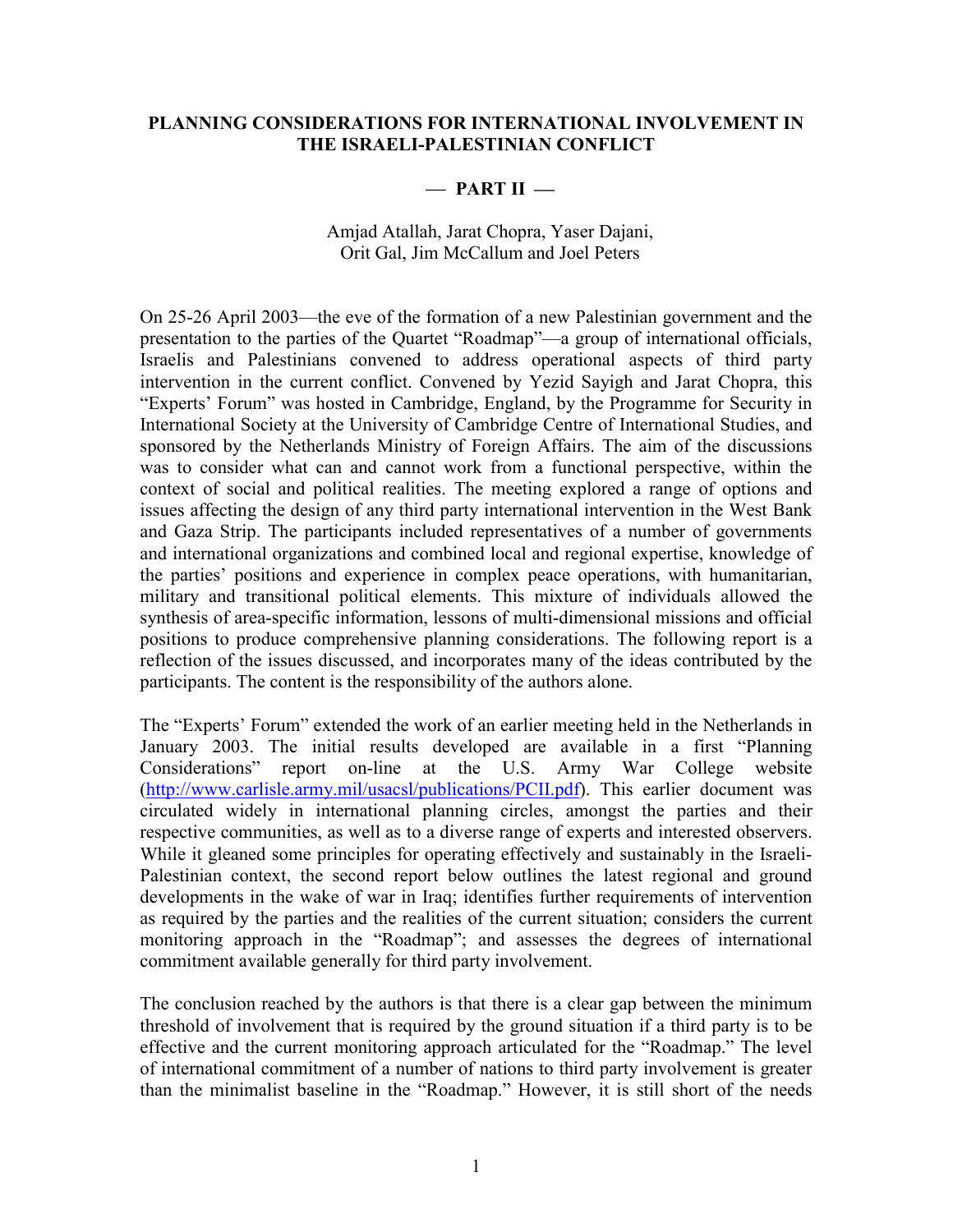stemming from the increasingly deteriorating conditions of the conflict. Nevertheless, this level of commitment also appears to be flexible and may increase or decrease. Bridging these various gaps will be a challenge for legitimate and effective involvement in the future.

### **I. Regional and Ground Developments**

Developments on the ground since January 2003 have been significant and offer both the prospects for renewed progress as well as potentially dangerous obstacles. On the whole, however, there is general consensus that new opportunities have emerged for more effective international involvement. Indeed, some parts of the first phase of the "Roadmap" have already been completed.

Cycle of Violence: From the Israeli perspective, the last few months have indicated a certain degree of de-escalation in the violent attacks against Israeli civilians. The perception of the Israeli public is that this is attributed to the success of IDF operations in combating extremist militants. From the Palestinian perspective, the decrease in militant attacks against Israelis has been attributed to a psychological shift on the part of the Palestinian population at large, rather than the direct result of IDF operations or the security fence. While the level of violence may seem to have decreased on the surface, death tolls on both sides remain high. Since January 2003, a total of 290 Palestinians and 35 Israelis have died, most of whom are civilians.

Socio-Economic Realities: As the conflict persists, the deterioration in the socioeconomic conditions of both Palestinians and Israelis has reached a dangerous point. Within Palestinian society, there are indications of disintegration in social cohesion. Domestic abuse in poor areas and refugee camps is on the rise and some indications suggest a breakdown in family authority and structure. These are also attributed to the continuing high levels of unemployment. Most donor assistance to the Palestinian economy—around \$1 billion a year—has been directed towards preventing complete collapse rather than enhancing economic development. The economic and social situation within Israeli society has also continued to deteriorate and there are no present signs for improvement. Social and economic unrest is expected to put more political pressure on the new Israeli government. The absence of an exit strategy is expected to cause further psychological anguish and social repercussions on both sides.

IDF Management System: The infrastructure of the District Coordination Offices (DCO) throughout the Occupied Palestinian Territories, which previously regulated cooperation and coordination between the Palestinian Authority and the IDF on security-related matters (such as joint patrols in Area B), has now been abolished and replaced with a new system altogether. During the past few months, the IDF has extracted the resources and manpower of the DCOs and is now using them to implement a new system of civil administration management, treating each city within the West Bank, with the exception of Jericho and East Jerusalem, as a separate microcosm, with headquarters in Jerusalem and Tel Aviv. While the working relationship between the international donor community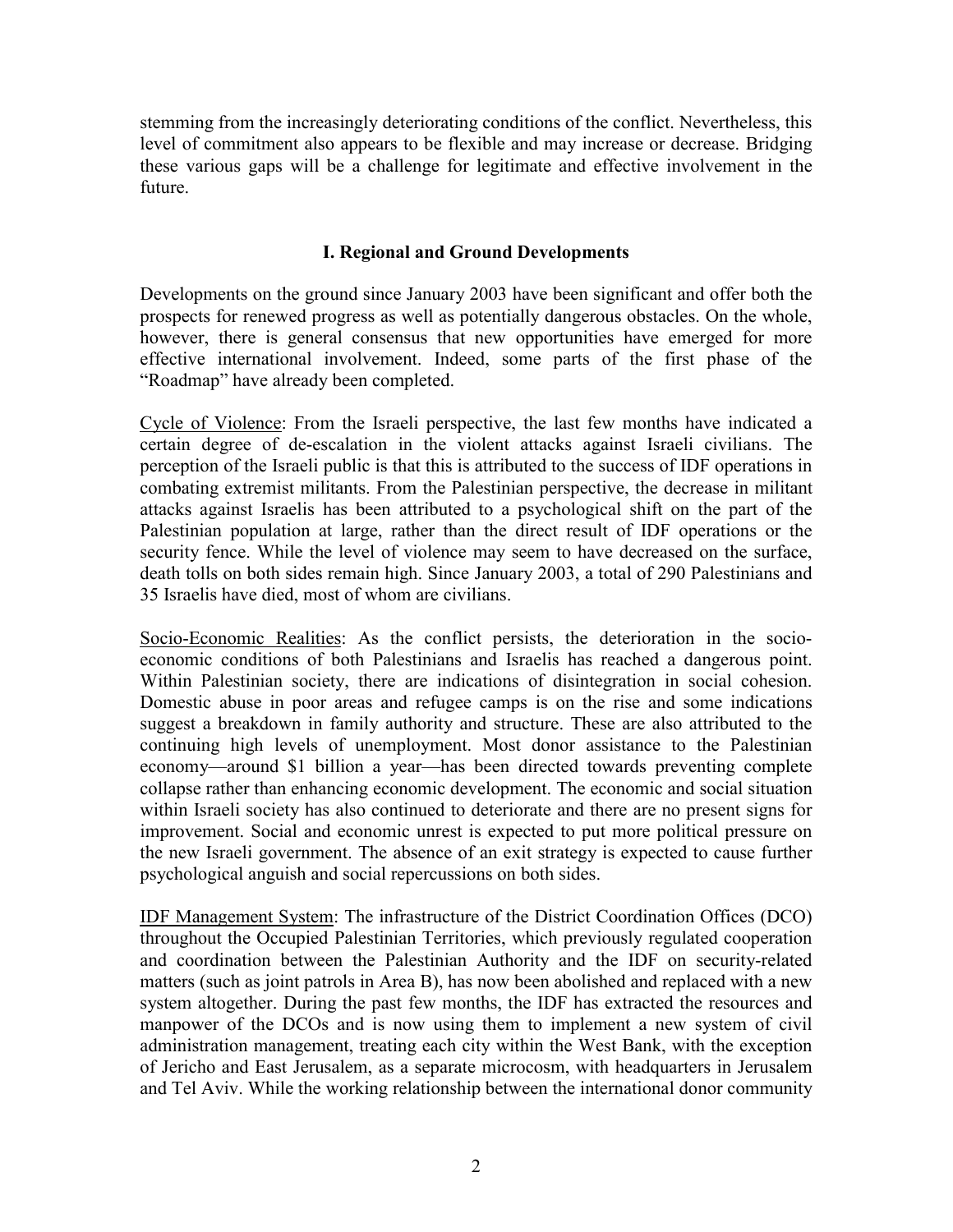and the IDF has somewhat improved, such 'cantonization' measures will inhibit any real revitalization of Palestinian economic activity. At this point, it is unclear whether this system will allow for future re-institutionalization of coordination and cooperation between both sides, hence potentially complicating future efforts to create a cohesive liaison and cooperation mechanism.

Security Fence: Israeli plans to continue building the first phase of the security fence in the West Bank remain unchanged. According to present indications, 14km of the fence has been already constructed in various locations of the West Bank. Palestinian fears concerning the fence stem not only from the fact that the initial phase of the fence has not been built along the Green Line, therefore beginning to unilaterally establish a de-facto border line inside Palestinian areas, but also from fear that it will be extended around all Palestinian cities in the future. Furthermore, Palestinians believe the IDF has thus far confiscated 160,000 *dunums* of land, which amounts for approximately 10% of the West Bank, including the destruction of 83,000 trees causing serious damage to more than 10,000 *dunums* of agricultural land, with 13,000 Palestinians trapped between the fence and the Green Line.

From an Israeli perspective the security fence is intended only to separate the West Bank from Israel with the aim of stopping Palestinian militants from entering Israeli cities and towns. Moreover, the demand for the fence is said to have come from public pressure, especially from the center and left constituencies, in the hope that it will provide more security and allow for rapid IDF withdrawal. Within Israeli society, the issue of the security fence is controversial and its future remains to be determined. Throughout the internal public debate, the idea of the fence has actually been opposed by the far-right wing as it creates a de facto border between the West Bank and Israel. In addition, the likelihood of its construction in the first phase is considered by Israelis as questionable due both to continued political pressure from the right as well as its very high cost at a time of pressures for further cuts in government spending.

IDF Initiatives: Since January 2003, the IDF has instituted a new coordination mechanism to facilitate the delivery of humanitarian supplies into the West Bank and Gaza Strip. The international donor community now coordinates its efforts directly with this special office, beginning to limit unnecessary delays. Furthermore, the IDF has also introduced a 24-hour hotline for complaints, whereby Palestinians can report human rights violations and other abuses. This may ultimately have a direct impact on improving the code of conduct of the IDF, which in the mindset of the Palestinians has a record of lack of discipline.

Israeli Elections: The new Israeli government, formed after a Likud landslide victory, while including extreme far-right elements, also incorporates the more moderate party of Shinuy, thus allowing Prime Minister Ariel Sharon more leverage in presenting new political initiatives. The de-escalation in violent attacks against Israelis, added to the "Roadmap" initiative and internal Israeli difficulties in the socio-economic sphere, might provide the needed incentives for more flexibility on the Israeli leadership side. While Palestinians are generally sceptical about Likud intentions, some believe that the current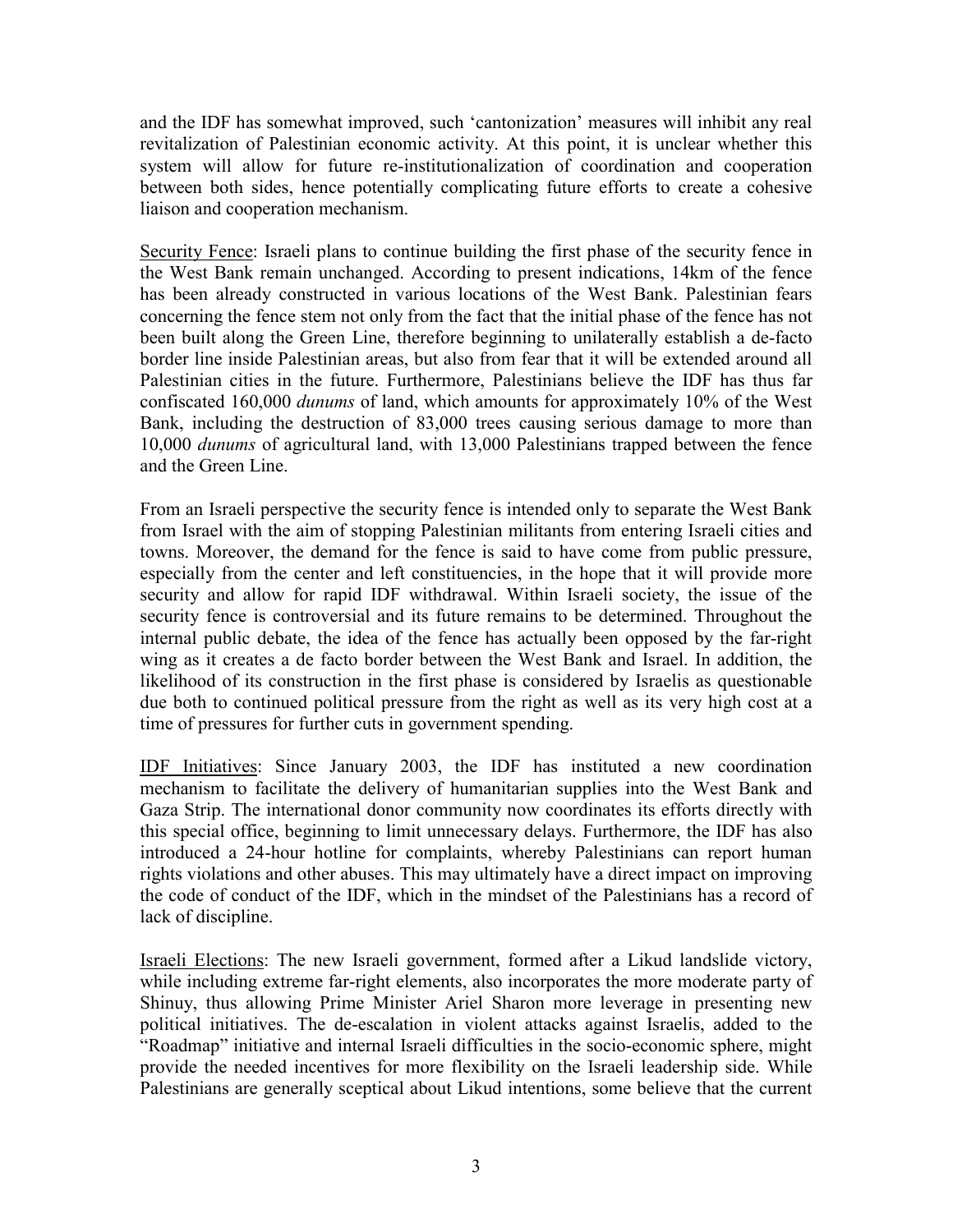Israeli government is ready to strike a deal with the new Palestinian government. The international community will have to work with the Likud dominated Government of Israel, as well as the new Palestinian government, in order to find a way out of this current cycle of violence and to pave the way for real peace. .

Palestinian Leadership: In accordance to Palestinian reform efforts, Palestinian *Ra'is*  Yasser Arafat has nominated a new Prime Minister, Dr. Mahmoud Abbas (Abu Mazen). The Palestinian Legislative Council has met and agreed to changes in the Palestinian Basic Law, which serves as a Palestinian interim constitution until independence, to ratify the *Ra'is*' proposed changes. The Prime Minister in turn has selected a new Cabinet that was submitted to the PLC along with a government program for reform including an endorsement to put an end to violence.

Palestinian Constitution: Simultaneously, the Palestine Liberation Organization has appointed a Palestinian Constitutional Committee to complete the program of drafting a constitution to be submitted to Palestinians for consideration in advance or at the time of statehood. The draft constitution calls for specific checks and balances between the branches of government and protection for individual Palestinian political and civil rights.

Palestinian Security Sector Reform: The government's program also calls for the immediate implementation of previous security sector reform decisions. The three agencies entrusted with internal security—Preventive Security, Police Forces and Civil Defense—now fall under the jurisdiction and direct supervision of the Prime Minister, thereby effectively creating a clear chain of command and control. With the appointment of a Minister of State for Internal Affairs, the new Palestinian security apparatus is now in the process of consolidating power and reconstituting Palestinian security forces with a view to establishing law, order and security in the West Bank and the Gaza Strip. Implementation of this plan depends in large part on the renewed engagement of the United States in the Security Oversight Group as well as Israel's active engagement to assist the process.

The War in Iraq: The continued presence of U.S. and U.K. military forces in Iraq has, as of yet, unknown consequences on the rejuvenation of efforts to end the Palestinian-Israeli conflict. President George Bush and Prime Minister Tony Blair have indicated very clearly and repeatedly that they intend to give the same level of commitment to resolving the conflict within the parameters of President Bush's vision of two states living side by side as they did to their involvement in Iraq. The introduction of military and civilian components into Iraq may lessen traditional discomfort with similar operations in the Palestinian Territories. As important, Israel is now undergoing a reconsideration of its strategic defense policy in light of the new realities. Finally, there is a general belief amongst Arab and European states that the situation in Iraq now allows for full engagement on the Palestinian-Israeli conflict.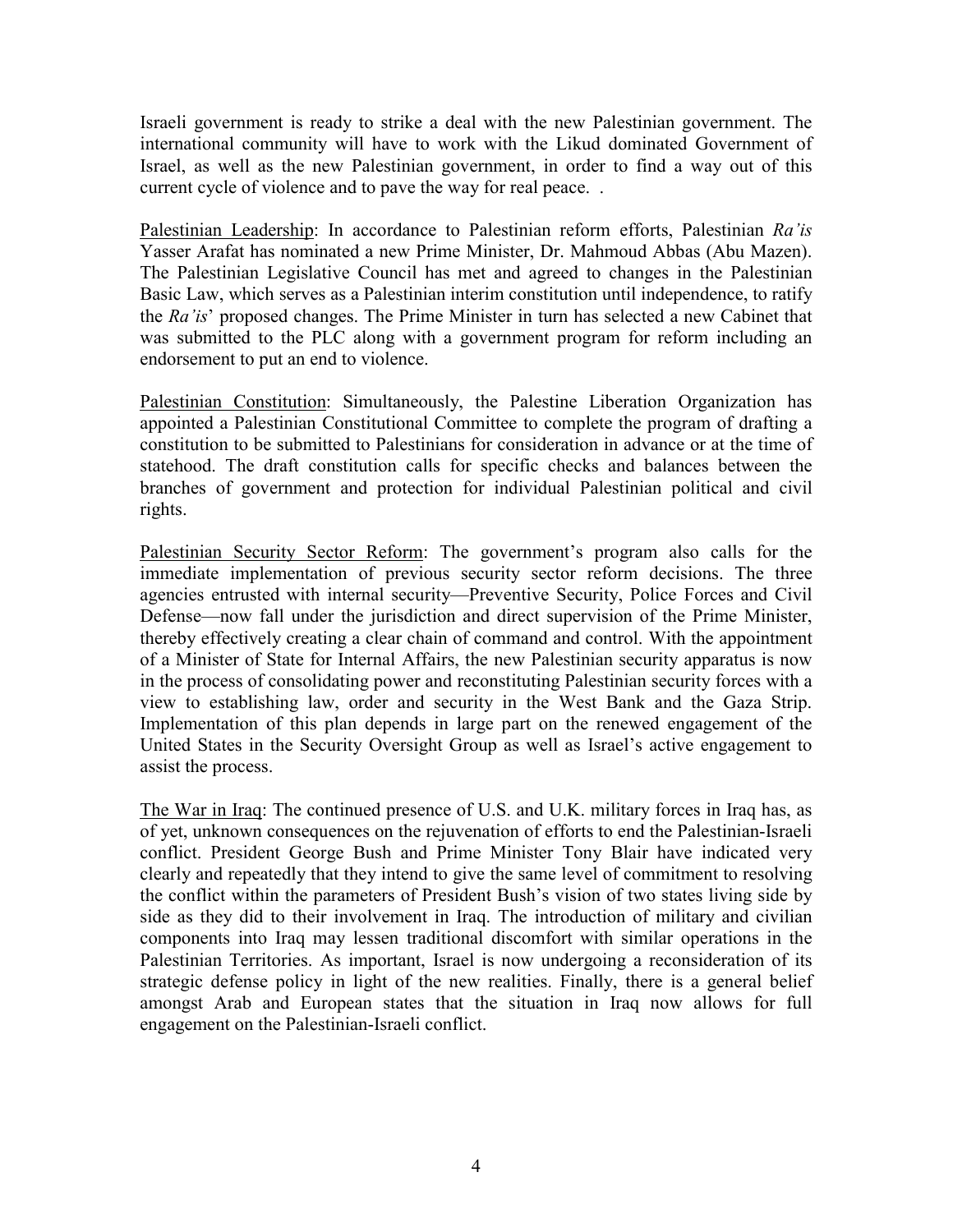### **II. Requirements of Involvement**

Filling the Vacuum of Trust: The single most limiting factor in addressing the Israeli-Palestinian conflict is the lack of trust between the parties. Accordingly, any third party involvement must structure itself so that it immediately begins and sustains a process of building trust between the parties. The most vulnerable time for a third party in any involvement is at the beginning of deployment, when each side is wary of the other's willingness to fulfill its obligations. Palestinians and Israelis stress the critical importance for the third party to be prepared with sufficient capacity during the early stages of its presence.

Imperative of Returning a Relative Normalcy to Day-to-Day Living: There are small practical things to be done that will improve the daily lives of Palestinians significantly. Both Israeli and Palestinian populations need to see that conditions can change for the better as all previous attempts at implementation of peace plans have failed. Minor tactical actions can bear long-term strategic benefits. The third party involvement needs to give priority to actions that accomplish this objective.

Building a Partnership: The third party should approach each of the parties as partners. Adapting the language of intervention is important as the international community will "assist" the parties and not impose solutions on them. Moreover, the purpose of each partnership is to fashion over time a direct Palestinian and Israeli partnership. This does not mean that the international community will not be given powers of authority and enforcement with the agreement of the parties to fill the vacuum of trust.

Israeli Sovereignty: As a sovereign state, Israel is responsible for its security. Any third party will have to cooperate with Israel to create the modalities of its involvement to satisfy Israel's security concerns.

Assistance to Palestinian Government: Analogously, what the Palestinians are seeking is the assistance of the international community as its new government builds its security and governance capacity as it moves toward a sovereign, viable state.

Comprehensive Involvement: The need for security for both Palestinians and Israelis is paramount but it is not sufficient. Security is only a tool to normalize the lives of Palestinians and Israelis. In past efforts, security has not been linked to other functional areas and that has contributed to their failure. The humanitarian, economic, and state building sectors need equal attention so as to provide the needed environment for longterm stability. What is required is a comprehensive approach that rationalizes the myriad of international agencies and actors operating on the ground. The international involvement in the West Bank and Gaza Strip is among the most extensive in the world. Times have changed and these agencies need to change also. Without such harmonization of effort on the part of the international community, there is the serious risk that individual efforts will be counterproductive and retard the capacity building of the Palestinian state. This mix of political, economic, humanitarian, state building, and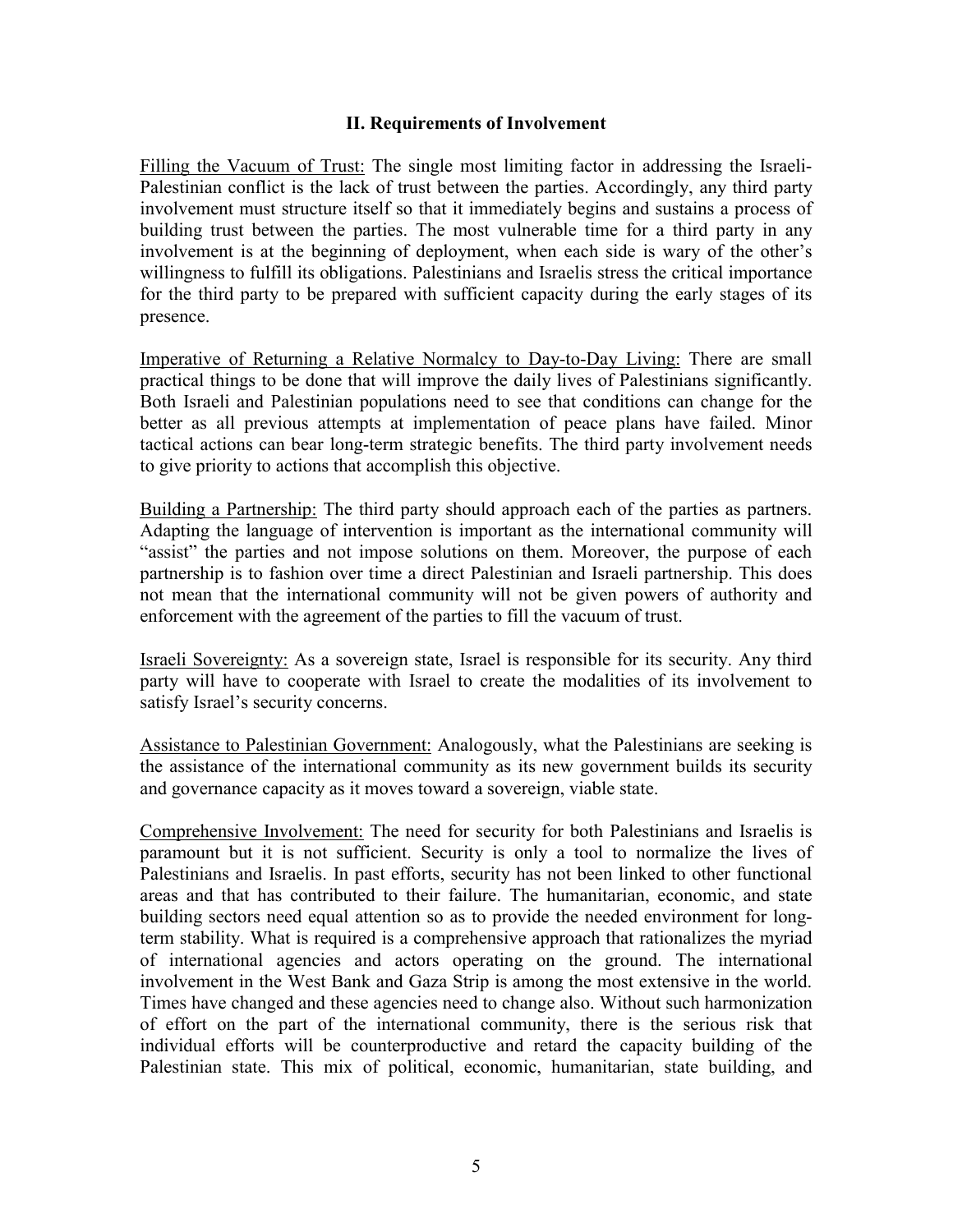potentially military elements, necessitates a coherent structure and single leadership for the international involvement to be most effective.

Visibility and Transparency of Third Party Mechanism: The lack of trust among the parties makes the visibility and transparency of the actions of the third party central to building trust initially in the third party, then to the process, and finally to the parties. Therefore, it is important that the third party planning include an informational capacity keyed to both publics. Additionally, the third party must be visible as a partner with Israeli and Palestinian officials when they are addressing violations.

Top-Down, Bottom-Up: Two approaches to third party involvement can be defined. The first, "Bottom-Up", is an incremental approach, responding to the prevailing needs and constraints on the ground while taking on new tasks and roles as the situation evolves. This approach seeks to take immediate action and then build on successes as the situation allows. It may be more easily "sold" to some of the parties involved and more quickly implemented; however, there is the fear that small actions at the bottom never lead to action that will resolve the conflict. The second approach, "Top-Down", calls for a comprehensive model of involvement with clearly defined long-term objectives and upfront full commitments on implementation. While this approach may be more constructive for the over-all political process and the realization of its final objectives, it requires significantly greater political commitment by all parties to successfully negotiate its details and take on the full range of commitments it entails. So far in the Israeli-Palestinian conflict only bottom-up approaches have been attempted with limited success.

Different Mandates Possible: It is possible for the third party to have different mandates with respect to each party. For example, the third party may have a monitoring and verification mandate with one party while it has a capacity-building mandate with the other party. The key is mutual clarity so there is no danger that one party thinks the international involvement is there to do one thing while the other thinks it is there for something else. The two mandates would be complementary to each other within the context of the situation on the ground.

Presence Is Not a Mandate: The third party involvement must have a clear mandate with specific tasks that are then matched with appropriate resources. There can be a desire to generate momentum by getting something on the ground so the process begins but this has caused failures in peace operations in the past. The third party presence may help stabilize the situation, but it is not sufficient as a mandate.

Intelligence Gathering: Although the third party will need to develop its own tactical and operational level intelligence, this will take time. (It is assumed that a mission will probably be well served with strategic intelligence.) Both Israel and the Palestinian government must make explicit agreements to provide and share tactical and operational intelligence with the third party from the outset of any deployment. This will not be easy as trust will not have been established on the ground by this stage but it will be essential for the security of the third party and for the success of its effort. The third party also needs its own sources of information and intelligence independent of the parties. This is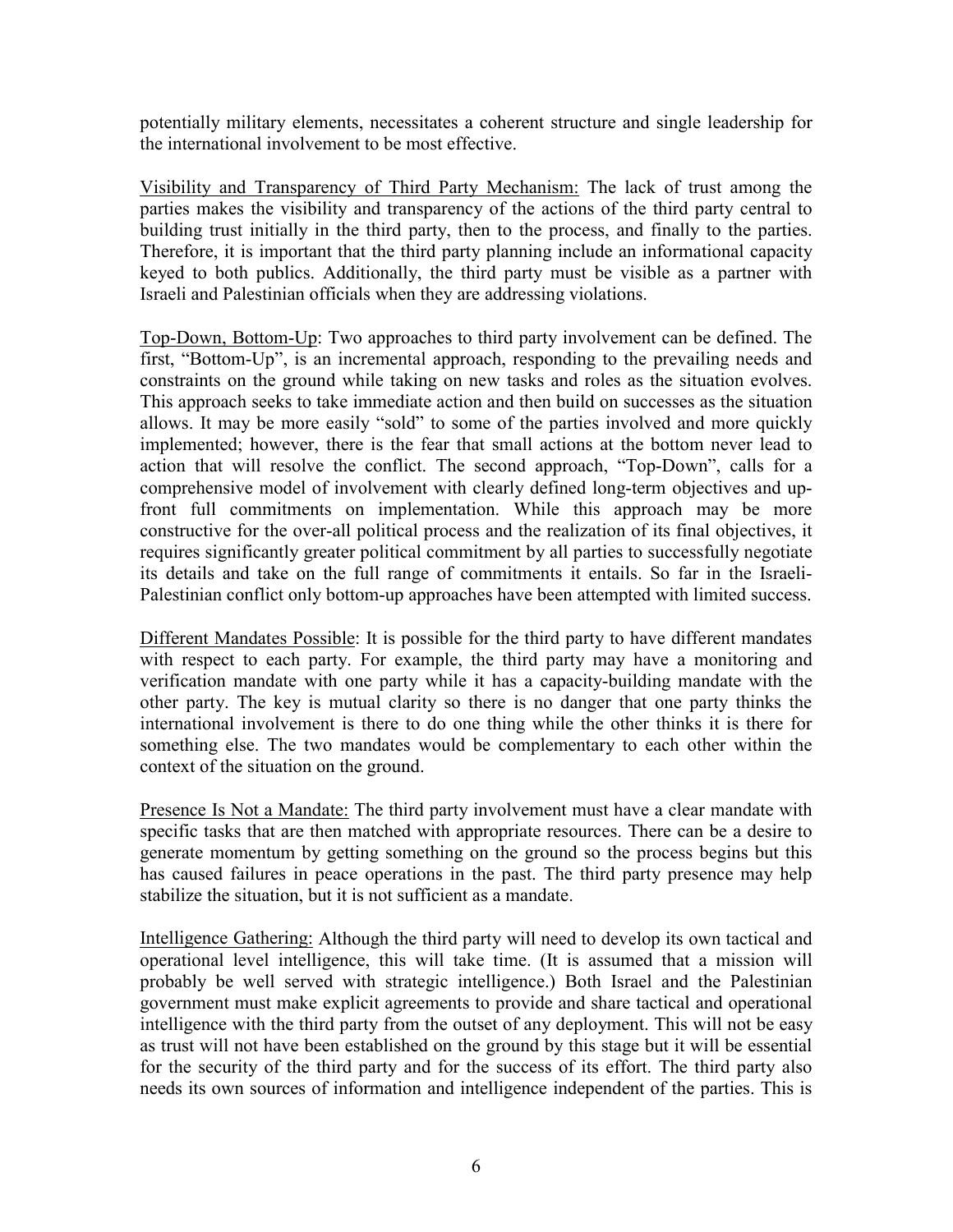especially important in addressing potential violations of actions on which the parties have agreed.

Ability of Third Party to Deal with Impasses by Either Party: There must be an effective dispute resolution mechanism in place immediately so that the third party can resolve disagreements and/or violations of what the parties have agreed to do. The elements of an effective mechanism include the following: authority and capacity to go anywhere the third party wishes; a tiered structure that seeks to resolve matters at the lowest level; authority on the ground to make decisions and not just file reports; and a set of costs and incentives that can be imposed.

This means the third party needs a strong political leader on the ground and delegation of authority to each level. The third party political center of gravity needs to be with the leader on the ground, not back in the national capitals. A coordination mechanism is not a dispute resolution mechanism. The structure of the dispute resolution mechanism does not have to be intrusive but it has to be effective enough to accomplish its mandate.

U.S. Leadership: U.S. leadership of the third party involvement is an Israeli requirement and is seen as vital to all other parties.

Filling the Gap Between Palestinian Capacity and Israeli Withdrawal: There is a dilemma Israelis see as they plan for the withdrawal of their forces from portions of the West Bank. The Palestinian government's capacity to conduct its security functions must be developed and facilitated and this will take time. Is withdrawal contingent on the demonstration of capacity of the Palestinians? What is the benchmark and who is the judge? If the IDF withdraws before the Palestinian capacity is fully developed, who will be responsible for filling the gaps in the Palestinian capacity to perform these security functions?

Tension Between What the Parties Want and What They Can Get: Both Israelis and Palestinians need to outline in clear terms what they want from each other and from a third party involvement. And the states and the organizations that would contribute to a third party involvement need to outline in clear terms what they want from the Palestinians and the Israelis. What remains to be done is to reconcile the conflicting interests of Israel and the Palestinians versus what they can effectively expect from the international community in a way that provides for an effective third party involvement.

## **III. Monitoring the "Roadmap"**

## **1. Overcoming Past Failings**

While discussions around the world have focused on the necessary mechanisms required to stabilize and then resolve the Palestinian-Israeli conflict, the United States, Russia, the European Union and the United Nations—called the Quartet—have been involved in developing a "Roadmap" that would lead to a permanent status agreement between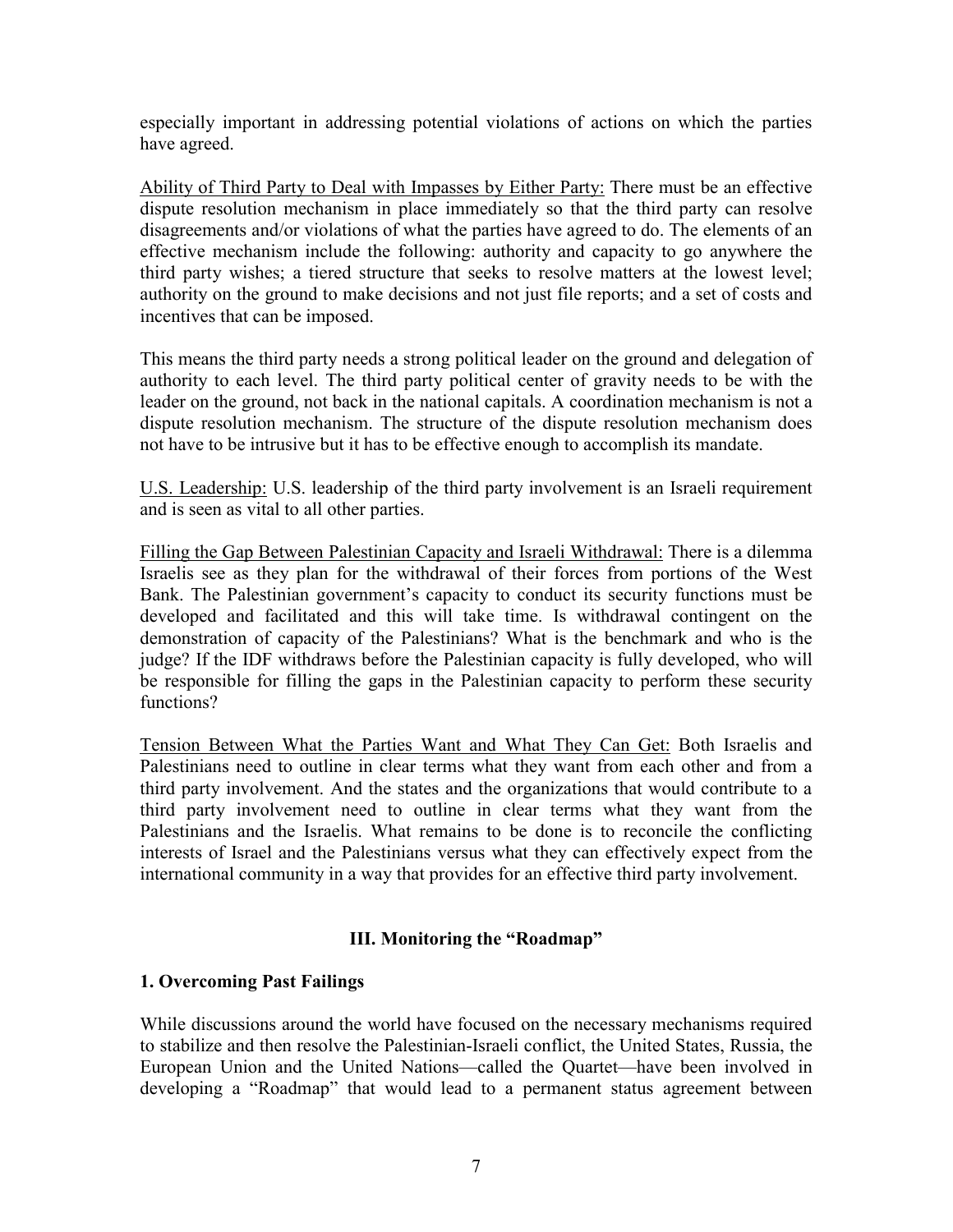Palestinians and Israelis and the creation of two states living side by side in peace and prosperity. The Quartet has attempted to address three major failings of previous peace initiatives with the "Roadmap."

Comprehensive Scope of Issues: First, the roadmap is comprehensive, including security, socio-economic, governance, and political steps. These include steps to stabilize the current situation including security responsibilities by both parties, an end to and reversal of Israeli settlement policy, and re-starting the Palestinian economy. The political steps are to ensure the parties keep their sights on finally resolving the conflict. These include a plan to begin permanent status negotiations between the parties as well as further Palestinian democratisation in order to have a fully functioning Palestinian state.

Explicit Timeline: Second, the "Roadmap" recommends a timeline for the accomplishment of these objectives in accordance with President Bush's "vision" for completion of permanent status talks by June 2005.

Monitoring: Third, and most importantly for the purposes of this report, the "Roadmap" explicitly calls for monitoring the implementation of all the provisions of the "Roadmap." The "Roadmap" states that:

"[r]elying on existing mechanisms and on-the-ground resources, Quartet representatives [will] begin informal monitoring and consult with the parties on establishment of a formal monitoring mechanism and its implementation."

At this stage, there appears to be a lack of consensus among the Quartet on the exact nature of "informal monitoring" and it has yet to consider the formal monitoring mechanism.

# **2. "Informal Monitoring"**

There are differences of opinion on the nature of "informal monitoring." It appears that the Quartet will begin with a concept that simply coordinates the existing international actors already on the ground while the Quartet uses the remainder of phase one to consult together and with the parties on additional mechanisms in accordance with the salient "Roadmap" provisions.

Existing Task Forces: Currently, the international community has organized international relief efforts and international assistance to Palestinian reform into seven separate task forces. These cooperate as necessary with Palestinians and Israelis to recommend ways of furthering Palestinian goals of reform and promoting the minimum level of humanitarian aid to Palestinians in the absence of a functioning economy under the current level of Israeli occupation. The task forces report periodically to the Quartet envoys who in turn report to the Quartet principals, including Secretary-General Kofi Annan, European Union Representative Javier Solana, U.S. Secretary of State Colin Powell, and the Foreign Minister of the Russian Federation, Igor Ivanov.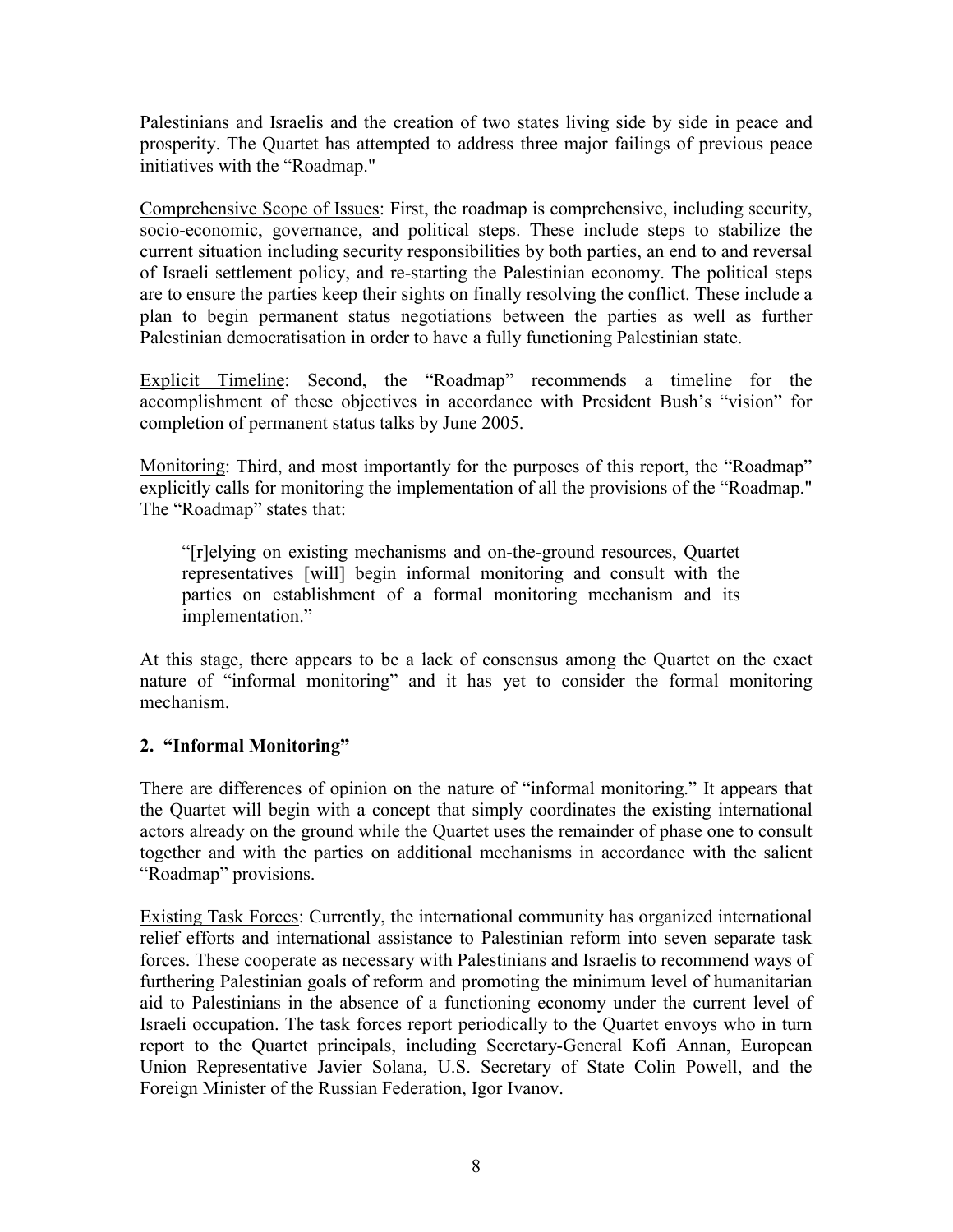A Coordination Tool: The Quartet operates on a principle of consensus. The informal monitoring mechanism will leverage the existing architecture on the ground. Security will be addressed separately and in parallel with the other existing task forces which will be combined into three separate groups—Palestinian institutional reforms; socio-economic issues, including humanitarian aid; and one on all the remaining "Roadmap" tasks including settlement freeze and dismantlement. Israel's responsibilities under the "Roadmap" will be added to the list of responsibilities on which the Quartet will judge performance. And the Quartet, after consulting with the parties, will provide benchmarking of the individual requirements of the "Roadmap." There may be a U.S. coordinator informally on the ground, who will collect the reports and pass them up to the Quartet envoys.

In effect, "informal monitoring" is less a mechanism with independent capacity than a means for providing a set of "organizing" or "coordinating principles" to existing international involvement.

## **3. International Debate**

### *Critics*

Getting Past the First Step: There is much debate among the international community whether such an informal mechanism will even begin to be useful in implementing the "Roadmap." Critics, including Israelis and Palestinians alike, worry that the first phase of the "Roadmap" is the most important as its success will dictate any movement forward. It therefore requires the maximum encouragement and engagement by the international community. A set of "coordinating principles" will not be sufficient, critics argue, to overcome the mistrust inherent in the relationship between both parties.

Input without Output: Specifically, there is a concern that the principles provide only input to the Quartet but not output to the parties. The provision of reports does not address what happens when something is not being implemented.

Time Lag Before Monitoring: There is a question of the political effect on the ground of a significant time lag between presentation of the "Roadmap" and the beginning of its implementation.

Wrong Message About Seriousness of Purpose: It is obvious that the "coordinating principles" are also only designed for Phase One. Phase Two, which calls for international recognition of a Palestinian state with provisional borders, and Phase Three, which calls for permanent status negotiations to resume and be completed are not addressed at all. This slow preparation for Phase One may be interpreted by the parties, and especially by their respective publics, as a lack of international commitment to the Roadmap's implementation. The lack of any preparation for Phases Two and Three may be interpreted as a lack of international seriousness to move beyond Phase One, thereby fundamentally undermining the entire "Roadmap."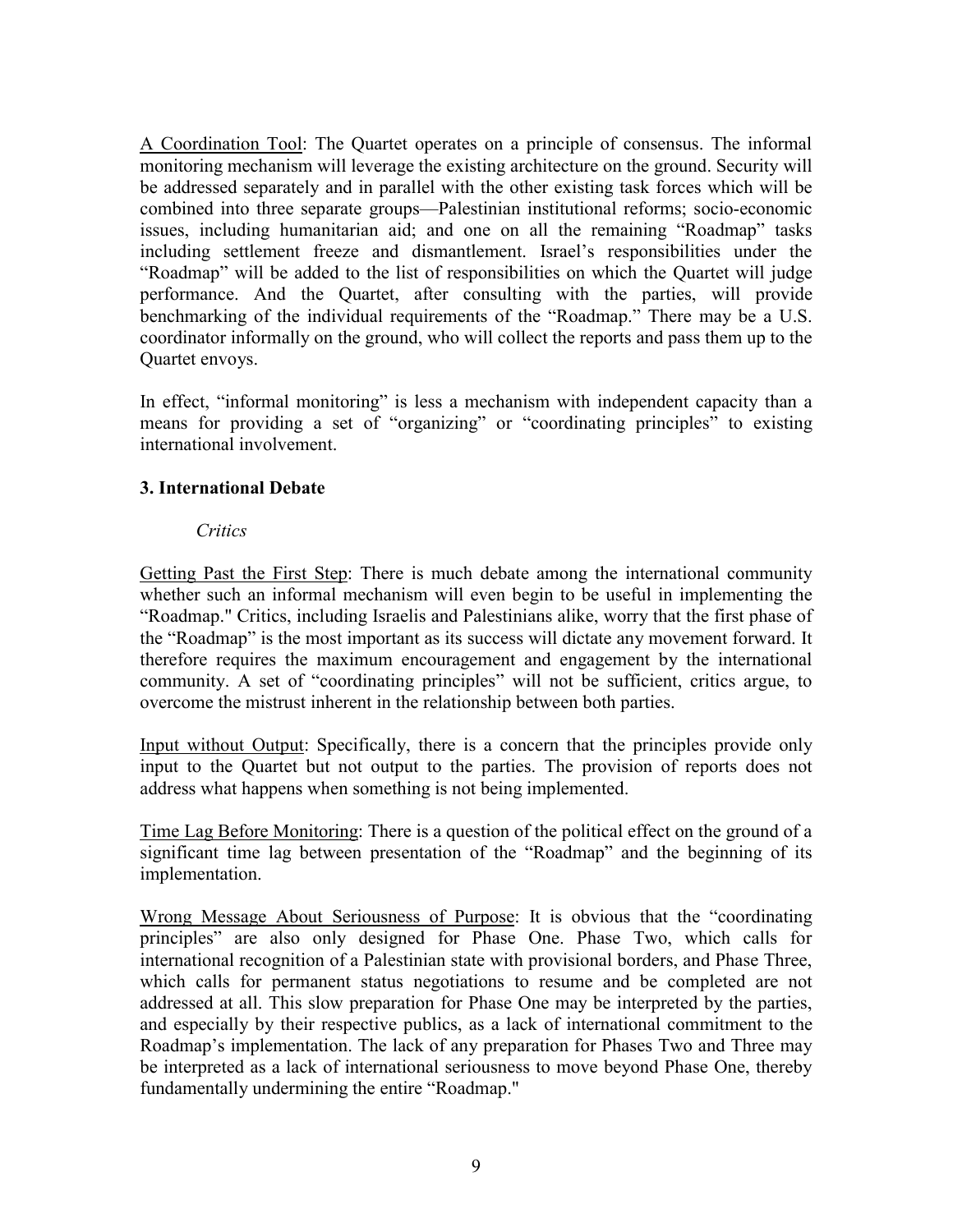Inability to Resolve Disputes: Many are also concerned that there is no dispute resolution mechanism that can overcome the inevitable differences of interpretation by the parties on what the "Roadmap" actually requires. This has been missing in virtually every Palestinian-Israeli agreement, as well as in all third party plans presented to the parties since the Madrid/Oslo Process began.

Lack of Harmonization: Furthermore, some argue that even within the parameters of simply trying to better coordinate existing international involvement, there needs to be a horizontal relationship among the task forces and not just separate vertical lines of reporting to the Quartet. For example, under the proposed monitoring mechanism, different international actors would be involved in helping Palestinians rebuild their security capacity and in improving the Palestinian judiciary and general rule of law issues, although the two are inextricably linked. As another example, the "Roadmap" requirement that Israel withdraw to pre-September 28, 2000, deployment positions is a Security Task Force issue, whereas the "Roadmap" requirement that Israel improve Palestinian humanitarian conditions by lifting curfews and easing restrictions on movement of person and goods while allowing full, safe, and unfettered access of international and humanitarian personnel falls under the aegis of the Socio-Economic Task Force, despite the fact that the two issues are also inextricably linked.

Imbalance of Efforts: Most fundamentally, there is a general assessment that what is already on the ground in the form of international involvement has only been enough to keep the conditions in the Occupied Palestinian Territories from turning into an even worse humanitarian disaster. While great work has been done on issues relating to Palestinian reform, under current conditions of occupation, they have limited relevance in improving the lives of Palestinians or changing the underlying conditions encouraging resort to violence by either party.

Catch-22 of Security Capacity-Building: The greatest challenge, noted especially by Palestinians and Israelis, is that there may exist a gap between creating the security conditions under which Israeli forces would begin their required withdrawal and the ability to create those conditions while the occupation of Palestinian areas continues. The resulting Catch-22 is that Israelis and Palestinians agree that Palestinians need to rebuild their security capacity destroyed over the past two years but that Israelis require guarantees that providing the "space" necessary for such rebuilding will not result in increased incidents of violence against Israelis.

Existing Efforts Already Greater: Proponents of greater involvement note that there is already an informal European Union security team on the ground in the West Bank and the Gaza Strip that has been engaged in monitoring compliance with existing agreements. Also, international policing has already been approved by Palestinians and Israelis for specific tasks in Jericho. Such third party activity is actually greater than that envisioned in "informal monitoring."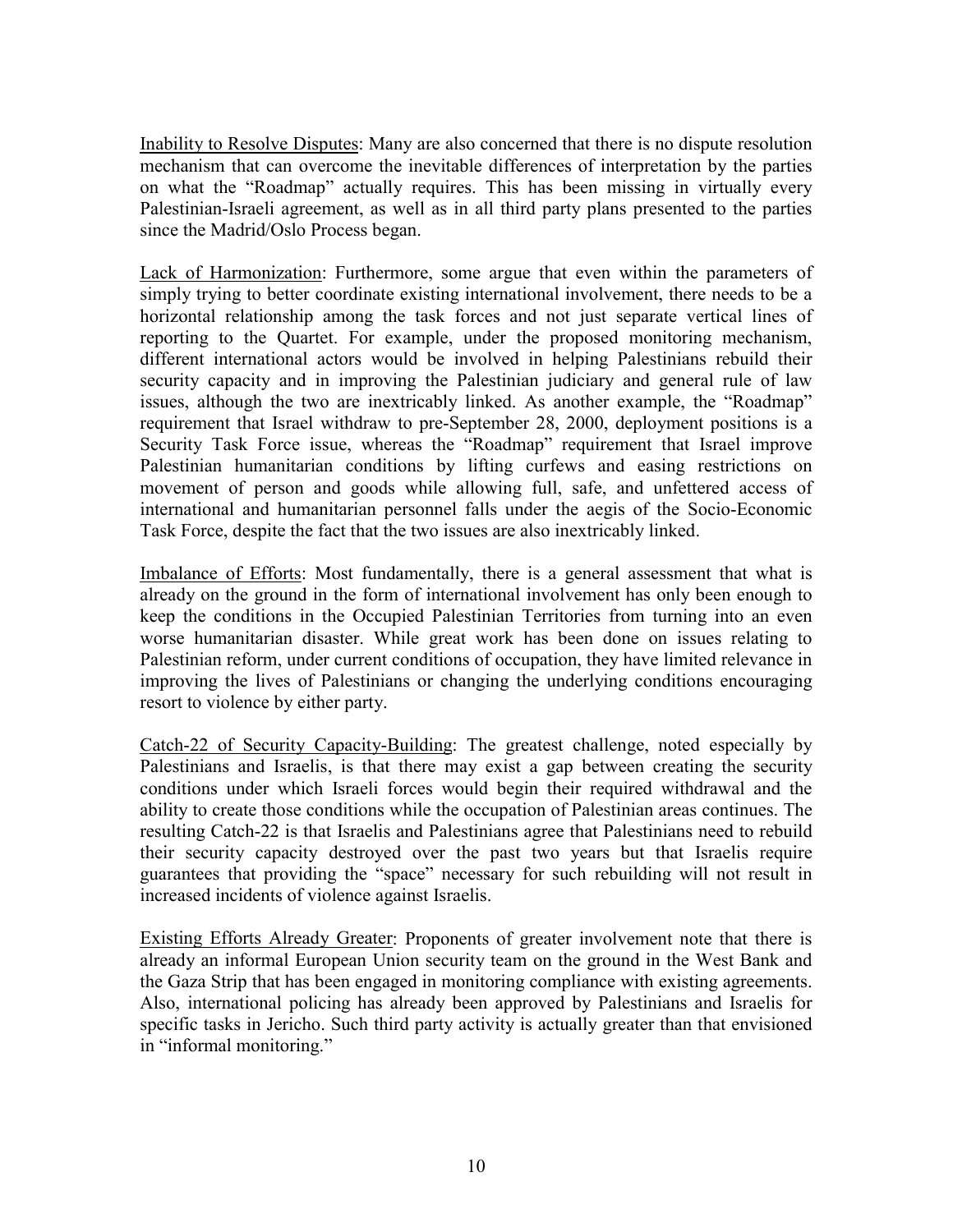Lack of Independent Means: There is disagreement between the parties on how much space, how much time, and how much physical third party assistance may be needed to rebuild security capacity while providing Israelis and Palestinians with necessary guarantees that violence in either direction will be ended. However, the current "coordinating principles" do not provide an independent means of conducting an assessment to determine in fact how much space, time, and third party assistance is needed nor do they suggest a willingness to fill the capacity need as so defined.

### *Proponents*

Beginning Slowly: Proponents of the "coordinating principles", however, respond that this is only the beginning and there remains the potential for a formal monitoring mechanism in the future which may respond to some, if not all, of these concerns.

Informal Dispute Resolution: They also point out that there is an informal dispute resolution mechanism inherent in the "coordinating principles." The task forces will now informally establish the benchmarks for progression, effectively interpreting the "Roadmap" for the parties. If there are disputes on the interpretation or the implementation that cannot be resolved by the task forces, the key member of the Quartet will attempt to informally mediate the dispute. Evaluating the accomplishment of the benchmarks may potentially have a "rolling start" as benchmarks are created, rather than waiting for all the benchmarks to be determined.

Reliance on Political Will: Proponents also argue that the current Quartet effort reflects the limits of some parties' political willingness to re-engage in a Palestinian-Israeli peace process. They also note that the success of the "Roadmap" will be based on the political willingness of all parties, including the members of the Quartet, to make it succeed and not on any specific monitoring mechanism.

## **IV. Degrees of International Commitment**

Scenarios to Clarify: There are several possible scenarios to consider that affect the potential international willingness for involvement beyond the current level of monitoring envisioned for the "Roadmap." First, a third party role within the "Roadmap" process may be expanded. Second, the "Roadmap" may fail, leading to an alternative initiative with another kind of third party role. Third, an international involvement may be deployed under seemingly workable conditions that then deteriorate, requiring a larger commitment mid-stream. In addition, there may be wild-card scenarios that a mission may find itself confronting. Precision on possible contingencies will need to be clarified in order to measure the willingness of nations to contribute to an intervention.

Evolving Commitments: There is already commitment to a monitoring effort and Palestinian reform. There is a potential willingness to make additional contributions if requested within the process of the "Roadmap", though a political decision within governments may depend on a concrete request to do so first. For others, there is already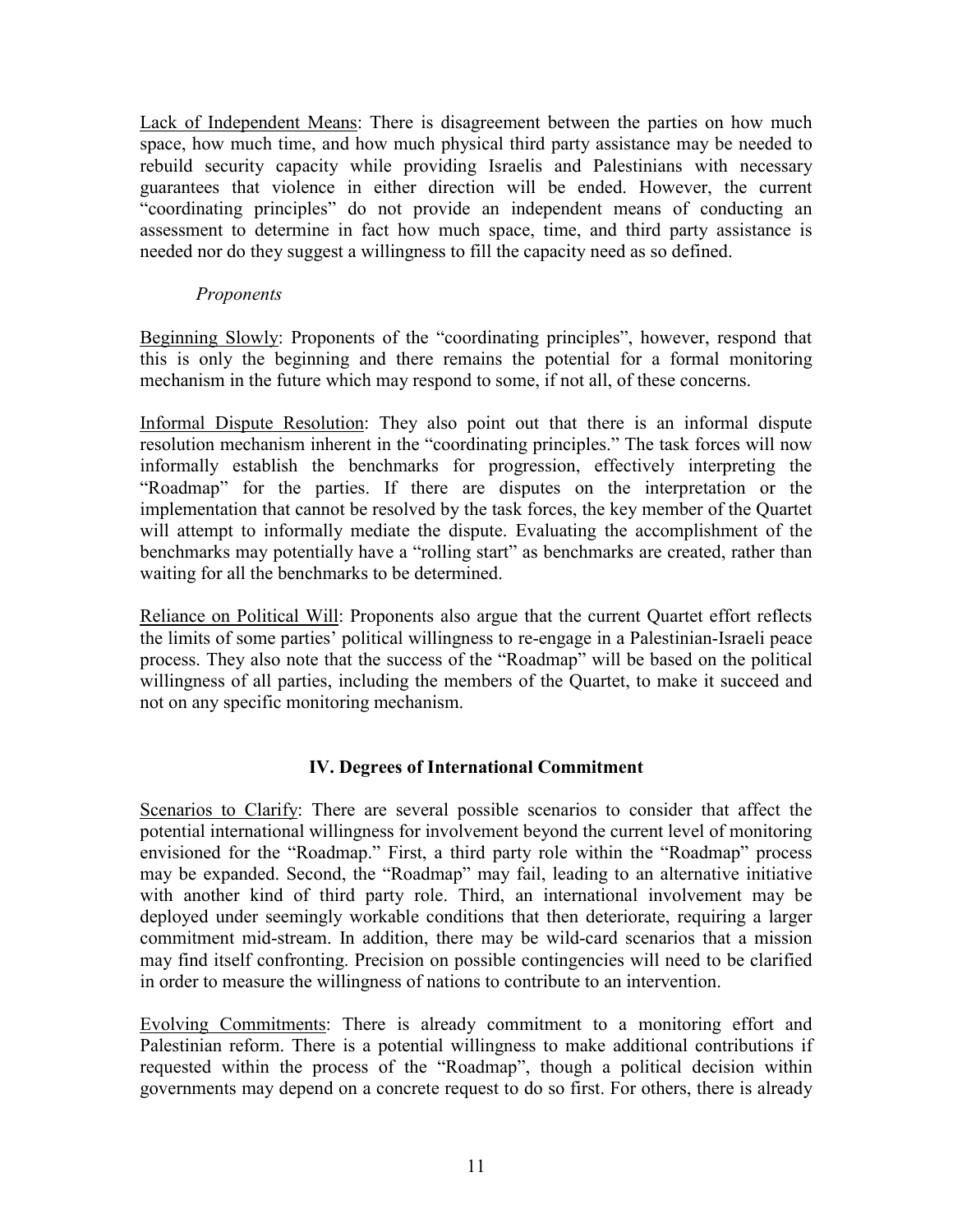a willingness to respond to the conflict that is greater than that expressed by the type of monitoring envisioned for the "Roadmap."

Hard Questions Affecting Participation: International participants do have hard questions that they want answered before they are prepared to make a decision on what they will contribute to third party involvement. Why is the third party there? What is the mandate? Who is leading? What is the end-state so they know when it is time to leave? Nations are not prepared for an open ended commitment and will not get involved in a situation if it looks like it could become another Cyprus. Will they assume a more supervisory role, exercise powers of selective control of failed security officers, censor incitement, or accept a variety of security responsibilities? Will they be limited to traditional peacekeeping tasks, the provision of medical facilities or training activities? They expect an integrated effort across civilian and military entities. These tasks can be accomplished, but they must be spelled out.

Onus on the Parties: The international community prefers to come forward and commit once the parties have done their homework and can present what they want the international community to do in concrete terms. (However, Israelis and Palestinians point out that if they were able to come to a prior understanding by themselves, it would lessen both the imperative for and the mutual interest in third party involvement and presence on the ground.)

Military Precondition for Involvement: If military forces are requested, the force inserted needs to be sized so that it is large enough for the mandate. Key to this determination is defining what the force is going to do and not going to do. A small force deployed may still need a larger force available and prepared to act if things go wrong, although this is not necessarily the preferred model.

Compositional Precondition for Involvement: Potential contributing nations see the requirement for U.S. involvement and leadership to provide deterrence for a third party involvement. The size of the involvement is one issue, but where the troops and civilian personnel are from is equally important. European participation may provide additional impartiality to the effort and Arab involvement may provide legitimacy and engage interested Arab parties so they are invested and committed to the process. Arab states can also provide training for security services, as well as monitoring. Some Arab states have a special advantage as friends of both parties. Some countries' participation may be limited or excluded due to historical or other regional considerations.

Political Precondition for Involvement: Any decision to commit to a third party involvement needs to fall within a political context. The international contributors need some form of an agreement between Israel and the Palestinian government. For most, it is not sufficient that the agreement is between Israel and the international community, and the Palestinian government and the international community. The question remains what is the specific meaning of "an agreement." Is something short of a final permanent status agreement possible or desirable? Is an "understanding" between Israel and the Palestinian government sufficient?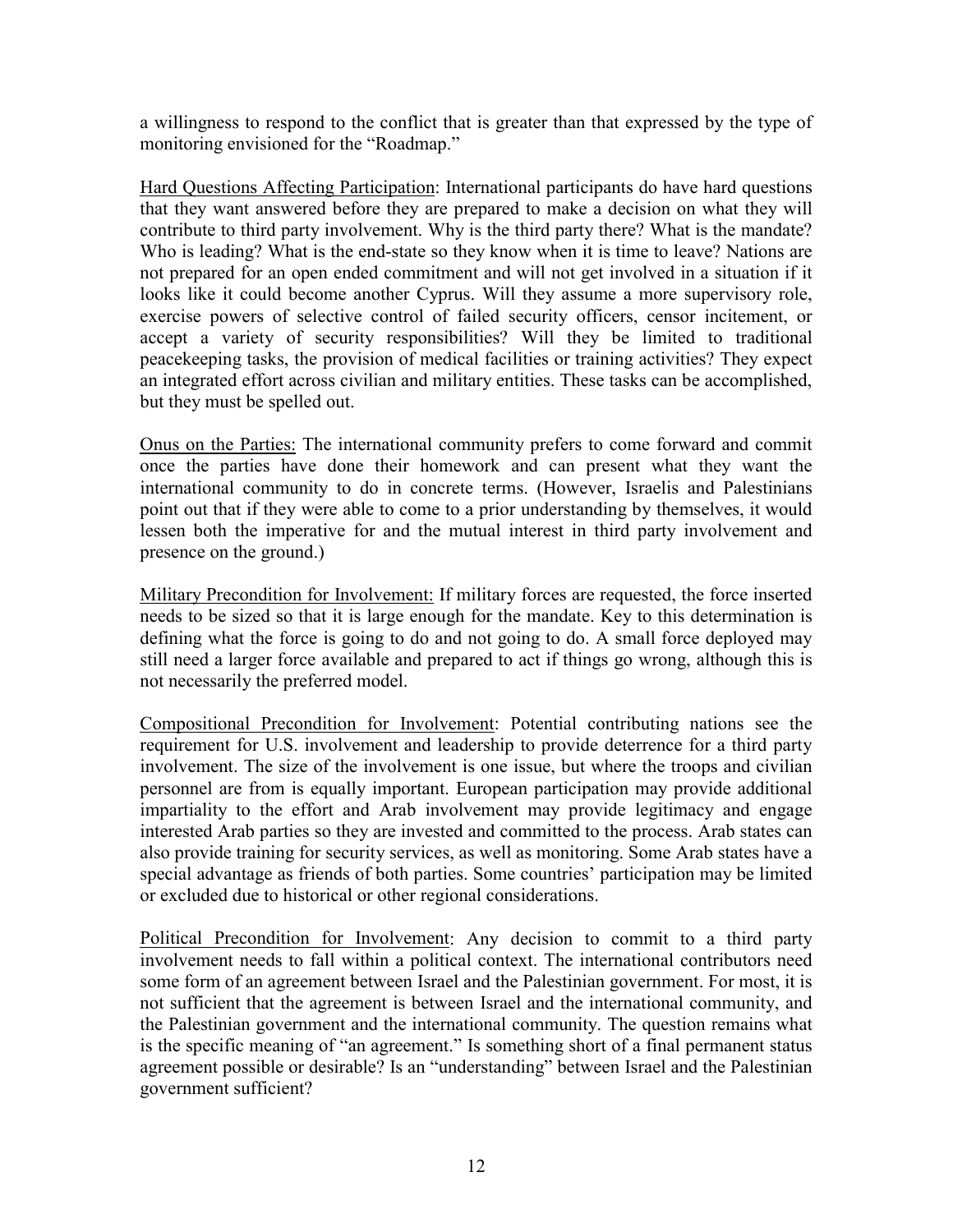Consensual Precondition for Involvement: Political assent from the two parties is one aspect of the consent that the international community requires. There is also a requirement for an environment of consent amongst the publics of both parties, as the third party will be involved with each local population and there needs to be a fair degree of support from them. Consent also means acceptance of the composition of the third party involvement.

Structural Preconditions for Involvement: There must be complete clarity of the mission and clear lines of responsibility. Every task beyond monitoring that has a security responsibility cannot be shared; ultimate responsibility must rest with one party. Detailed planning needs to be done once the third party mandate is determined. This detailed planning will develop the ways in which the mandate will be accomplished. The mandate determines the amount and quality of resources required, and not the other way around. There must be utter transparency in the planning and the starting point for this planning must be the existing international effort on the ground, which remains a very confusing environment.

Need to Move Forward Despite Persisting Tensions: Just as the two parties have to reconcile what they want versus what the international community is prepared to provide, the international community may face the requirement to get involved before it has all that it wants from the two parties. These tensions will not disappear and what must be done is to figure out how to move forward despite them. Can the introduction of a third party alter the political equation and move the parties back on the road to a permanent settlement?

Political Convergence: Over the course of the last year, there has been an increasing convergence of policy opinion among western nations on how to pursue a peace agreement between Palestinians and Israelis, primarily due to the creation of the Quartet. Similarly the Arab League Summit Resolution of March 2002 placed all Arab nations on record as being prepared to establish normal relations with Israel once Israel withdrew from the occupied Arab territories and established peace treaties with its neighbours. However, while there is general agreement on principle, the diplomatic and physical mechanisms for implementing these visions of peace remain lacking.

Bilateral vs. Quartet: Some nations feel progress is too slow and have suggested that they would be prepared to bilaterally establish arrangements with both parties to accommodate the gaps between the Roadmap's ambitious goals and timetable and the modest effort to implement those goals within that timeframe. This willingness apparently includes readiness to commit international police and/or security officers, as well as civilian personnel to especially promote the implementation of Phase One of the "Roadmap." Critics of this policy express concern that coordination efforts will once again become difficult if nations resort to bilateral agreements. Proponents note that they would prefer to work through the Quartet, but if the requirement for consensus in the Quartet makes effective action impossible, they have no choice but to work directly with the parties.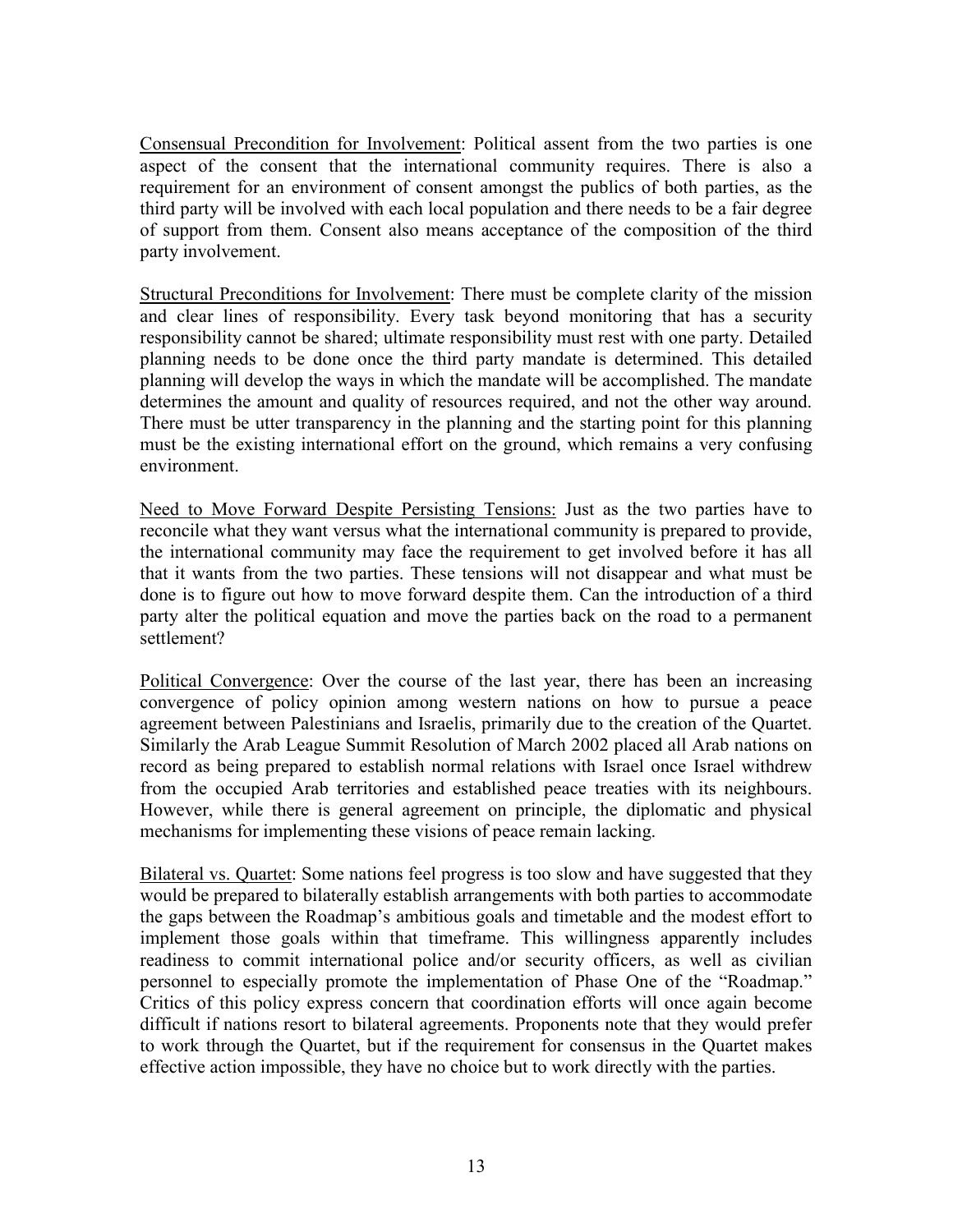International Over-Extension: The number of nations acceptable to both parties is small, and this is generally a difficult period for obtaining contributions in light of the large number of international commitments currently being fulfilled around the world. These nations are already heavily overextended and are making preparations for potential future involvement in Iraq as well. Nevertheless, virtually all nations agree that resolution of the Palestinian-Israeli conflict is the international community's top priority right now.

### **V. Conclusion**

Conflicting Tensions: There are obvious tensions within the international community and between the parties concerning the nature and scope of international intervention in the Israeli-Palestinian conflict. On the one hand, there is an existing political process represented by the Quartet "Roadmap" that provides a framework for the requirements of international involvement. Yet, Israelis, Palestinians, and some nations are sceptical about the political willingness of the international community to take the steps necessary to assure the success of the "Roadmap." A failure of the "Roadmap" is believed by all to lead to a significant worsening of the crisis and perhaps even to erase the positive opportunities that have recently arisen. Thus, some argue that planning needs to consider the far more significant level of international involvement should the "Roadmap" fail.

You Go First: Another tension reflects a general trend among the international community to adopt the Israeli and Palestinian tendency to demand steps from each other first before the other is willing to take steps. The parties generally argue that they need the intervention of the United States and/or the international community in order to break the deadlock created by a total lack of trust. On the other hand, the international community generally seeks maximum safeguards of assured success before they are willing to engage. In this case, such precautions take the form of asking the parties to come to an agreement first or placing agreements such as the "Roadmap" with the parties and then laying full responsibility for its implementation on their shoulders. In the Palestinian-Israeli context, this process of waiting for the other before taking any significant steps has had very limited success.

Gaps: These tensions highlight the gaps in the current situation that will need to be bridged before any real progress can be made. On the one hand, the disastrous humanitarian and security conditions in the Occupied Palestinian Territories and the continued security threat to Israelis as well as the worsening economic conditions in Israel indicate that the minimum level of involvement by third parties will have to be fairly comprehensive, compared to previous or current involvement levels. Yet, between this minimum level of involvement and the Roadmap's informal "coordinating principles" there is a significant gap. Furthermore, there is a gap between what the international community appears ready to do, which is greater than what the Roadmap's "coordinating principles" suggest, and what the minimum level of involvement demanded by current conditions requires. This can be graphically represented as follows: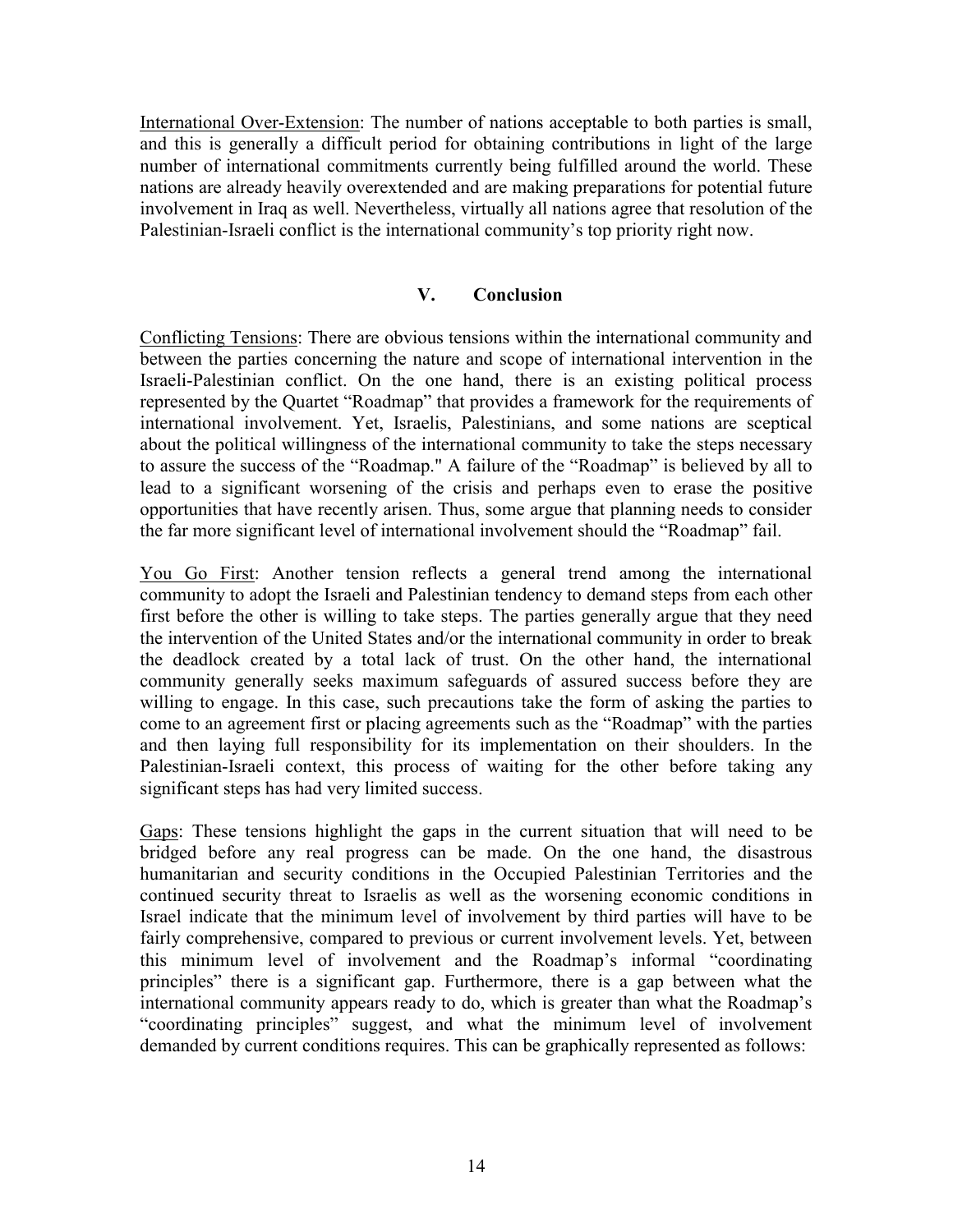

Tracking the Gaps: Along each of the "gap lines" lies a spectrum of involvement. Future efforts should focus on identifying not only what lies along these spectrums, but also what additional efforts will be required if the current incrementalist approach fails, as it has in many other international conflicts. As planners often note, preparations must always be designed to handle the worst-case contingency. In the Israeli-Palestinian context, hoping for the best is certainly admirable but it is rarely realistic. Preparations must be made for the range of involvement necessary to address current conditions as well as potential future conditions if the international community finds it lacks the will to encourage the parties to implement the "Roadmap."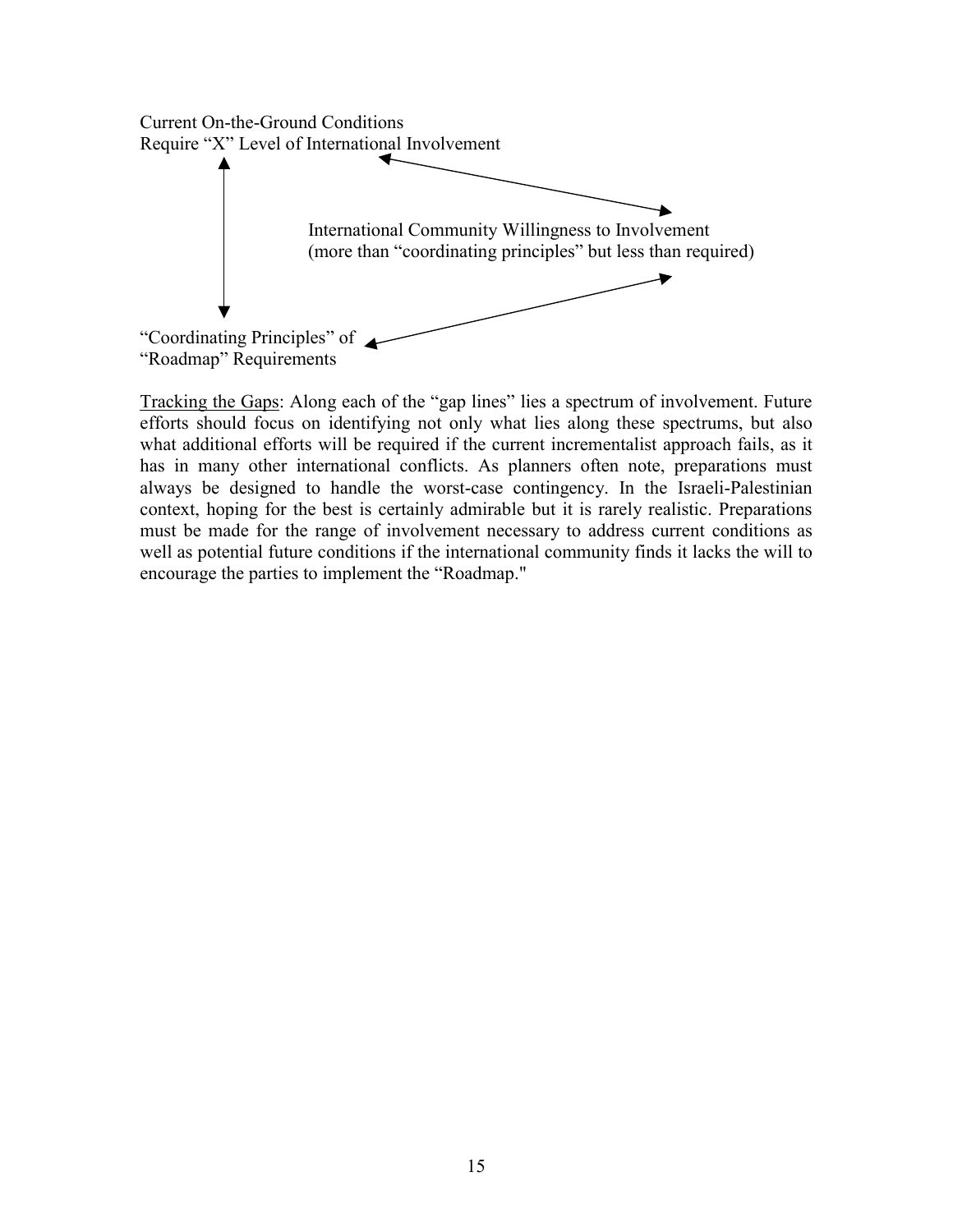**Amjad Atallah** is a legal consultant with the Adam Smith Institute in London. He provides legal advice on international peace negotiations with an emphasis on issues relating to international borders, security, international protection, and constitution development to the PLO. Previously, Mr. Atallah provided assistance to the prosecutor's office for the International War Crimes Tribunals for the Former Yugoslavia and Rwanda, and has promoted Rule of Law initiatives in the Occupied Palestinian Territories with the United States Institute of Peace. Mr. Atallah was an associate at Kalbian Hagerty LLP in Washington, DC. Mr. Atallah received a B.A. and M.A. from the University of Virginia and received his J.D. from American University's Washington College of Law. He is a member of the New York State Bar. The views expressed in this paper are those of the author and do not necessarily reflect the official policy or position of the PLO or of donor governments. (amjadatallah@yahoo.com)

**Jarat Chopra** is a professor of international law at Brown University and the principal advisor on third party intervention at the Negotiations Support Unit, Negotiations Affairs Department, PLO. He served on the planning team and as Head of the Office of District Administration for the United Nations Transitional Administration in East Timor (UNTAET), and Director of the International Relations Program at Brown University. He was also Director of the Ford Foundation-funded project on "Peace-Maintenance Operations"—that pioneered operational concepts for international transitional administration and trusteeship-type arrangements—and Assistant Director of the project on "Second Generation Multinational Forces"—that pioneered operational concepts for the multinational use of force. He is the author of *Peace-Maintenance: The Evolution of International Political Authority*, and editor of *The Politics of Peace-Maintenance*. He has participated in or observed a number of peace operations in the field, including in Sri Lanka, Namibia, Nicaragua, Cambodia, Somalia, Western Sahara, El Salvador, Abkhazia, South Ossetia, Georgia, Moldova and Tajikistan. The views expressed in this paper are those of the author and do not necessarily reflect the official policy or position of the PLO or of donor governments. (Jarat\_Chopra@Brown.edu)

**Yaser M. Dajani** is Policy Advisor at the Negotiations Support Unit of the Negotiations Affairs Department, Palestine Liberation Organization, based in Ramallah, the West Bank. His main area of responsibility is the 'Security File' pertinent to Final Status Negotiations with Israel. He previously advised the Palestinian team negotiating security during negotiations for Camp David II and Taba on long-term strategic arrangements between Israel and the future state of Palestine. His areas of expertise include security sector reform of Palestinian Security Forces and peace support operations. He is currently advising the new Palestinian government on issues affecting third party involvement and implementation of the Quartet "Roadmap." He holds a BA in International Relations from George Mason University, Fairfax and Advanced Training in Conflict Management from the University of Maryland, College Park. He also holds an MA in International Peace and Security from King's College, London. The views expressed in this paper are those of the author and do not necessarily reflect the official policy or position of the PLO or of donor governments. (ydajani@nsu-plo.org)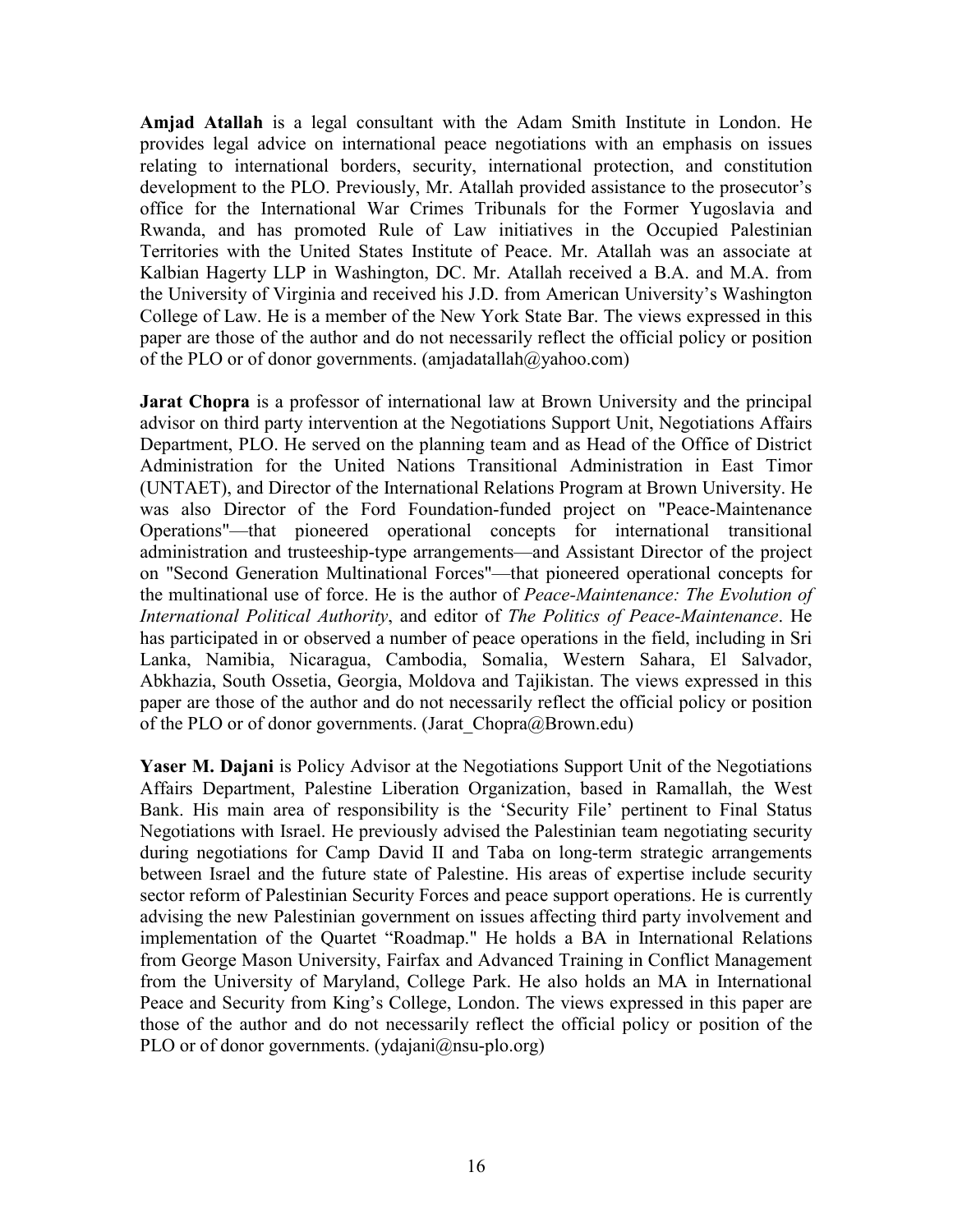**Orit Gal** is a project director and part of the policy planning team at the Tel-Aviv based think-tank, the Economic Cooperation Foundation (ECF). Her main areas of focus have been the Palestinian Refugees issue, Israeli-Palestinian economic relations, and most recently, the third party role in resolving the Israeli-Palestinian conflict. Prior to joining the ECF, Orit worked as a senior researcher at Gallup Israel. At present, Orit is also a PhD candidate at the International Relations Department of the Hebrew University of Jerusalem. Her dissertation focuses on issues relating to the changing development discourse and its relations to global governance and international organizations' aid policies. The views expressed in this paper are those of the author and do not necessarily reflect the official policy or position of the ECF. (oritgal@netvision.net.il)

**Jim McCallum** is a member of the United States Army Peacekeeping Institute. He is a former colonel in the U.S. Army with 28 years of service. He designed and started the 30 hour course on negotiations offered at the US Army War College since 1994 and also taught a course on Collective Security and Peacekeeping from 1991-1998. He teaches a three/four day exportable negotiation course and has worked extensively with U.S. Army units preparing for deployments to Bosnia and Kosovo. He is a co author of "Planning Considerations for International Involvement in the Israeli-Palestinian Conflict," "Planning Considerations for International Involvement in Post-Taliban Afghanistan" [*The Brown Journal of World Affairs* 3 (Winter 2002)], "Peace Implementation and the Concept of Induced Consent in Peace Operations" [*Parameters* 29 (Spring 1999)] and sections of the *Joint Task Force Commander's Handbook for Peace Operations* (Negotiation and Mediation; Joint Commissions), Joint Warfighting Center, 1997. The views expressed in this paper are those of the author and do not necessarily reflect the official policy or position of the U.S. Army, the Department of Defense, or the U.S. Government. (Jim.McCallum@csl.carlisle.army.mil)

**Joel Peters** is senior lecturer in the Department of Government and Politics at Ben Gurion University of the Negev where he teaches courses on international relations and conflict resolution. He is Director of the Centre for the Study of European Politics and Society and member of the academic committee of the Chaim Herzog Center for Middle East Studies and Diplomacy. His research interests and publications cover Israeli foreign policy, the Arab-Israeli peace process, regional cooperation and peacebuilding with particular reference to the Middle East and Mediterranean. He is currently co-directing with Charles Hauss (George Mason University and Search for Common Ground USA) an international research project on Reconstruction and Reconciliation in International Conflict Resolution and is co- authoring (with Charles Hauss) an introductory textbook on International Relations. Links to many of his publications can be found on his university website. The views expressed in this paper are those of the author. (jpeters@bgumail.bgu.ac.il)

**Yezid Sayigh** is Academic Director of the Cambridge Programme for Security in International Society and a member of teaching faculty at the Centre of International Studies, University of Cambridge. He also heads the Middle East programme at the International Institute for Strategic Studies (London). During 1991-1994, he advised the Palestinian delegation to the bilateral peace talks with Israel and helped negotiate the